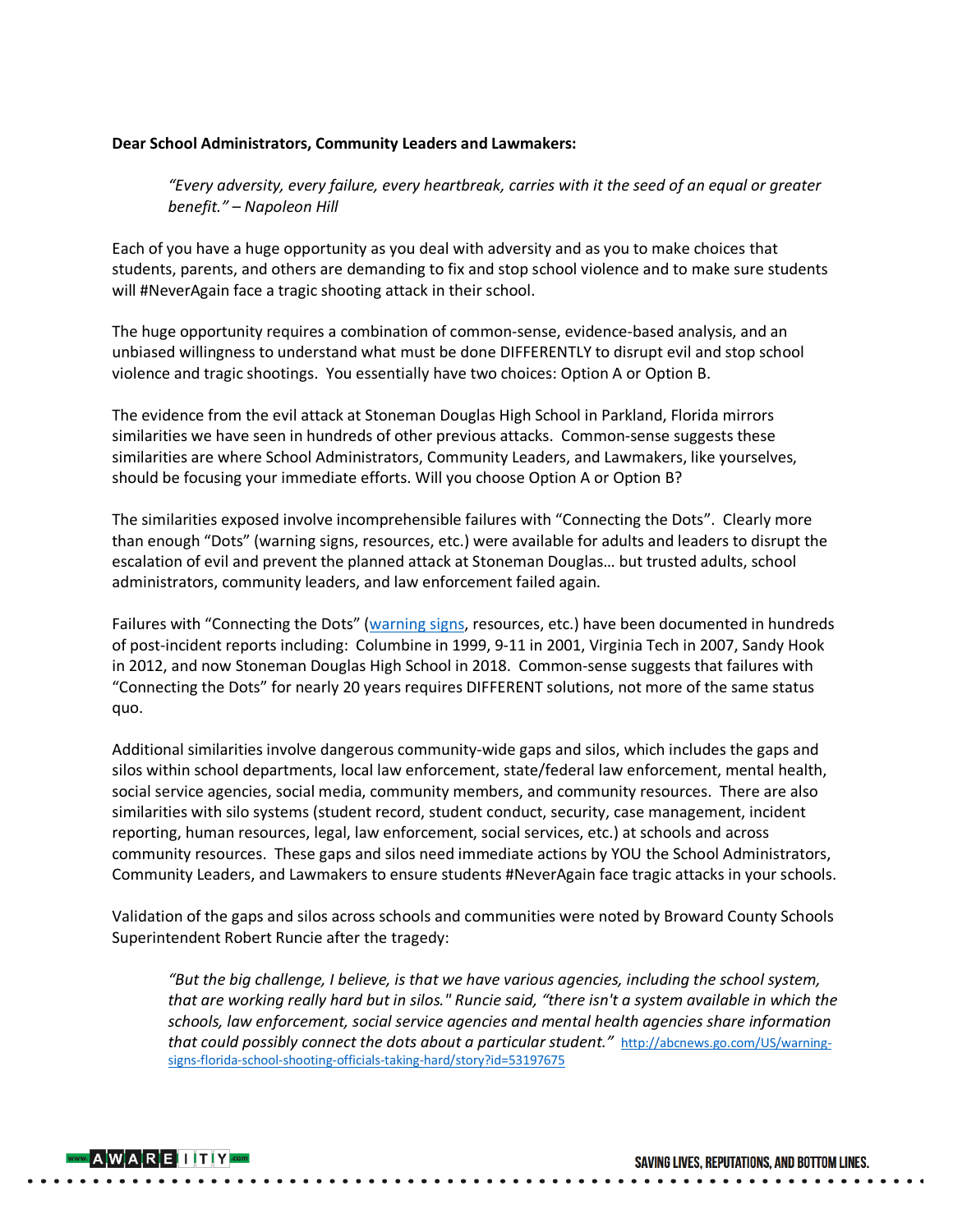While Superintendent Runcie is correct about silos and the need to "Connect the Dots", he is incorrect in saying there isn't a system available, because a Community-wide Connecting the Dots Platform IS AVAILABLE and IN USE in schools and communities who decided to take advantage of the opportunity to lead with new, proven, and DIFFERENT solutions focused on **Student and Public Safety** instead of almost entirely on status quo efforts with School Security and See Something, Say Something.

It is time to face the reality that "See Something, Say Something" is a nice slogan, but not the solution to stop violence. The facts from Parkland, FL show that even though lots of people, including students, did See Something, Say Something as they were told to do… it clearly was not effective for Stoneman Douglas High School and it clearly has not worked to prevent numerous other school shootings, community shootings, terrorism attacks, and other acts of evil.

Why? See Something, Say Something requires reporting "warning signs" which are routed to Law Enforcement, but Law Enforcement cannot take action if the "warning signs" are not a crime. And the "warning signs" end up in Law Enforcement databases that are not shared and not connected with other Community-wide Resources who could be taking proactive action to intervene with at-risk individuals. When warning signs and community resources are not connected – bad things happen.

Broward County Sheriff validated the dangerous disconnect in their "Setting the Record Straight" web site to address claims against Broward County Sheriff personnel. http://bsofactcheck.org/

*CLAIM: Broward Sheriff's Office missed countless warning signs about shooting suspect.*

*"Calls for service to an address show the number of times deputies receive a call from a specific location. It does not mean that what occurred was criminal or an arrestable offense.*

*BSO investigators reviewed all the calls for service involving the shooter and his family. Of those calls, 18 involved the shooter directly. Those previous calls did not equate to a crime being committed. There were no arrestable offenses, nor was there evidence to prompt an involuntary mental health assessment. The shooter was assessed several times by mental health professionals and deemed not to be a threat to himself or others."*

To achieve DIFFERENT results and stop school violence, YOU need to question status quo thinking and status quo solutions.

This open letter to School Administrators, Community Leaders, and Lawmakers is to officially let you and everyone else know (students, parents, private sponsors, etc.) the proven Community-wide "Connecting the Dots" Platform does exist as well as the opportunity and choice to implement game-changing solutions that will save lives and give your students the safety and the changes they deserve!

You and all other School Administrators, Community Leaders, and Lawmakers have essentially two options going forward:

**Option A**… continue adding security (armed guards, SROs, locks, alarms, access control, cameras, etc.) only to have those hundreds of thousands and millions of dollars of security be defeated again and again by "kids", young adults, and other evil doers… and continue to promote See Something, Say Something as a solution even though it continues to fail (as it did in Parkland, FL), makes growing distrust with law enforcement even worse, and creates more dangerous silos.



SAVING LIVES, REPUTATIONS, AND BOTTOM LINES.